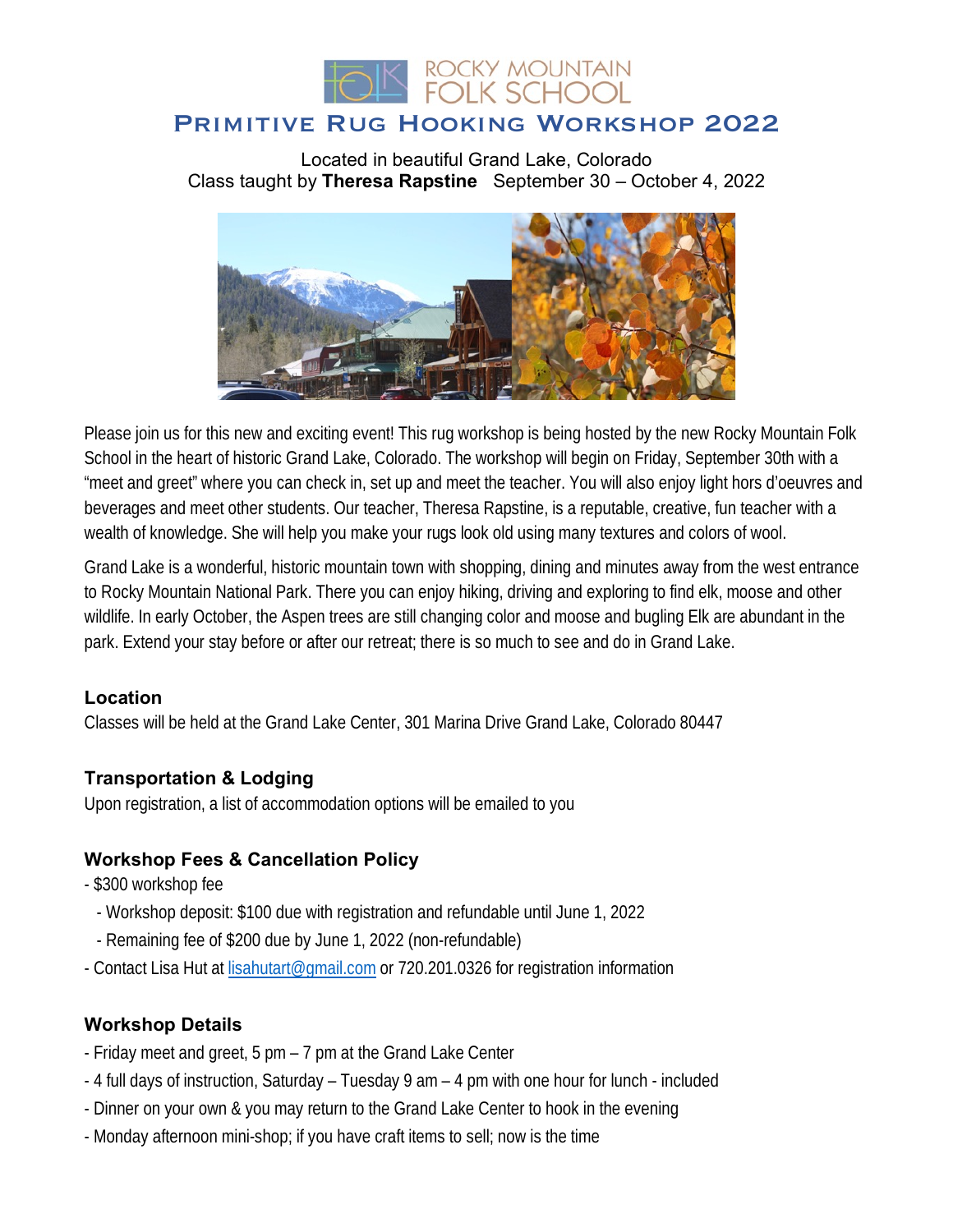# Theresa Rapstine

Create the look of vintage, worn and well used rugs using specific wools, primitive cuts (9, 10 and hand-torn) and Theresa's non-traditional hooking style. Students choose from one of her antique inspired, hand drawn patterns on unbleached, primitive linen.

During this class, students will learn:

- About recycled and vintage wools and how to select them to make a rug look antique
- Simple use of large cuts, 9 and larger and how to tear strips for hooking
- Theresa's 10 tips for making a rug look vintage and old

Bring your own wool to class or purchase from her stash. Remember, to create this vintage style, wool selection is important. Please be open to wools you have never seen or used before. You will need a large variety of wools for each motif and background. Theresa will bring recycled, as-is, and a little bit of everything.

Our first retreat in Grand Lake is hosted by the newly forming Rocky Mountain Folk School. Your camp organizer is Lisa Hut, an artist and rug hooker who is excited to share information with you about the school and activities in Grand Lake, Colorado. For additional information contact Lisa at lisahutart@gmail.com or 720-201-0326.